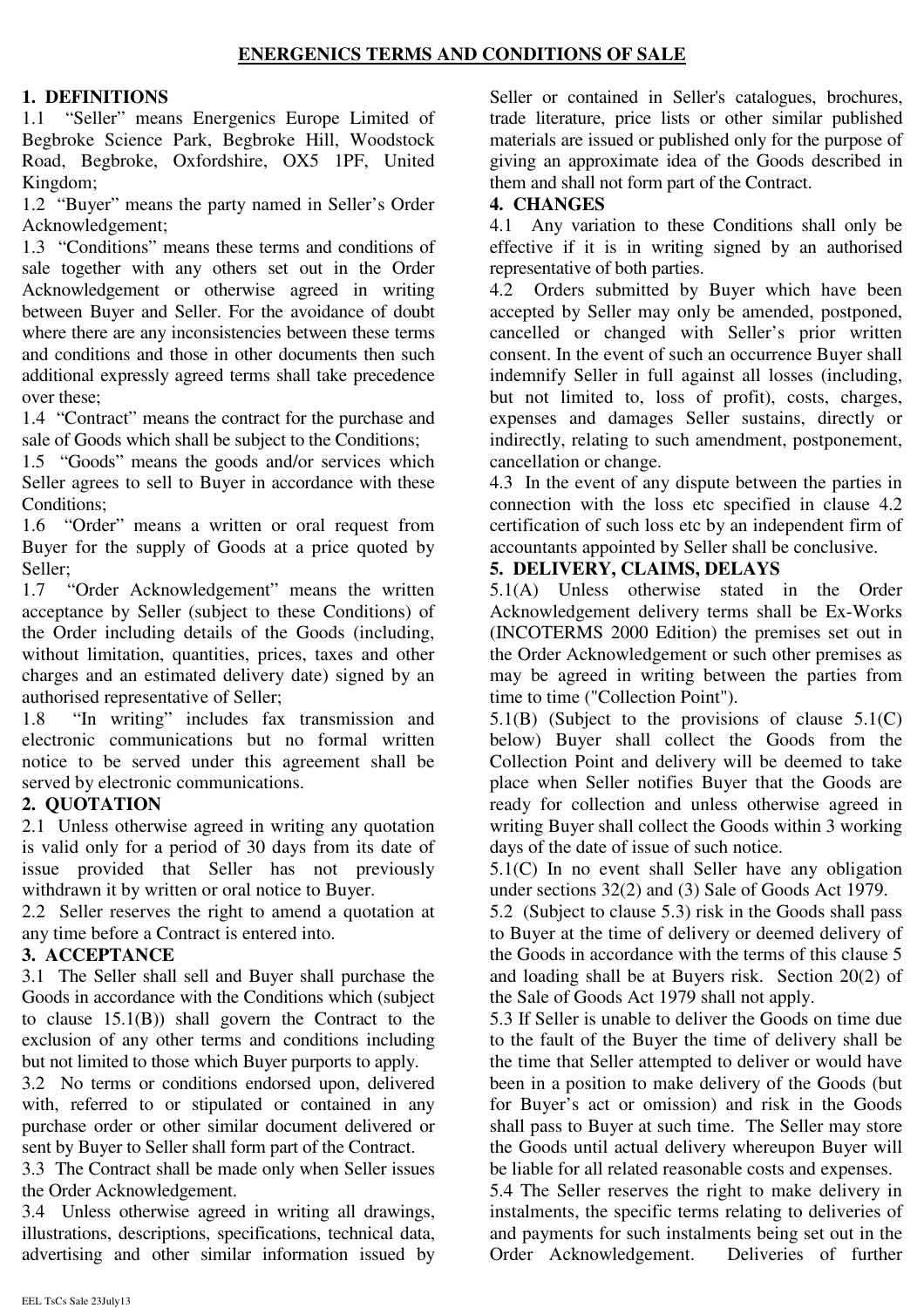instalments may be withheld until the Goods comprised in earlier instalments have been paid for in full.

5.5 Delay in delivery of or any other breach affecting any instalment shall not relieve Buyer of Buyer's obligations to accept remaining deliveries and shall not entitle Buyer to treat the Contract as a whole as repudiated.

5.6 On receipt by Buyer all Goods should be examined. The Seller will not be liable for any shortages in, non-delivery of or damage in transit to the Goods (even if caused by Seller's negligence) unless the same is notified in writing by Buyer to Seller (together with all relevant details) within 1 working day of the actual date of receipt. Any shortages in or non-delivery of part of the Goods will not affect the Contract in respect of the other parts of the Goods.

5.7 Subject to notice being provided in accordance with clause 5.6 Seller will, (if it is reasonably satisfied that any Goods have not been delivered as a result of Seller's fault) (in its sole discretion) either arrange for delivery as soon as reasonably possible or (where the Contract price has been invoiced) give credit (at the pro rata Contract price) to Buyer for such Goods.

5.8 The Seller shall use reasonable endeavours to meet the delivery date in the Order Acknowledgement but Buyer acknowledges that such date is an estimate only and time for delivery is not of the essence.

5.9 If Seller complies with its obligations in this clause 5 it will (subject to clause 9.11) have no further liability (for direct or indirect loss or otherwise) in contract, tort or otherwise for delay in delivery or any shortages or non-delivery.

5.10 Goods may not be returned for credit except with Seller's prior written agreement, in strict compliance with Seller's return shipment instructions and with all costs incurred to Buyer's account.

5.11 The Seller shall not be in breach of the Contract as a result of any delay in or failure to manufacture, deliver or otherwise perform hereunder due to any cause beyond Seller's reasonable control including, without limitation, unsuccessful chemical reactions, acts of Buyer, embargo or other governmental act, regulation or request affecting the conduct of Seller's business, fire, explosion, accident, theft, vandalism, riot, acts of war, terrorism, strikes or other labour difficulties, lightning, flood, wind, storm or other acts of God, loss or failure to obtain any necessary consents, licences, authorisations or approvals, delay in transportation or inability to obtain necessary labour, fuel, materials, supplies or power.

5.12 Whilst Seller shall use reasonable endeavours to supply the exact quantity of Goods ordered by Buyer, Seller may supply and Buyer shall accept up to 10% more or less than the exact quantity ordered. A pro rata charge or allowance at the Contract price will be made to cover any such variation.

### **6. PRICES, TAXES AND OTHER CHARGES**

6.1 The price of the Goods shall be the price set out in the Order Acknowledgement in relation to such Goods.

6.2 The Seller may by giving notice to Buyer at any time before delivery, increase the price of the Goods to reflect any increase in the cost of supplying the Goods which is due to any factor beyond the control of Seller. 6.3 The Seller reserves the right to make additional charges for export, packaging, loading, unloading insurance or delivery where necessary, which charges shall be set out in the Order Acknowledgement.

6.4 Unless otherwise agreed in writing the price of the Goods is exclusive of any value added tax, sales tax, excise tax, duty, custom, inspection or testing fee or any other tax, fee or charge of any nature whatsoever imposed by any governmental authority on, or measured by, or arising from the transaction between Seller and Buyer, which charges shall be paid by Buyer in addition to the prices quoted or invoiced.

6.5 In the event that Seller is required to pay any such tax, fee, or charge Buyer shall reimburse Seller therefore unless, in lieu of such payment, Buyer shall have provided to Seller at the time the Order is submitted an exemption certificate or other document acceptable to the authority imposing the tax, fee or charge.

### **7. PAYMENT**

7.1 Unless otherwise agreed in writing the payment terms set out in this clause 7 shall apply to the Contract.

7.2 The currency for payment shall be pounds sterling unless otherwise set out in the Order Acknowledgement.

7.3 Unless otherwise set out in the Order Acknowledgement, Buyer shall pay the total amount shown on Seller's invoice within 30 days of the date of issue of Seller's invoice and Seller shall be entitled to recover the price notwithstanding that delivery may not have taken place and title to the Goods has not passed to Buyer.

7.4 No payment shall be deemed to have been received until Seller has received cash or cleared funds.

7.5 The time for payment of the invoice shall be of the essence of the Contract.

7.6 In respect of all sums due from Buyer to Seller which are not paid on the due date Seller reserves the right to charge Buyer interest from the due date for payment at the annual rate of 4% over the base lending rate of Seller's banker from time to time accruing on a daily basis until payment is made in full or the maximum amount permitted by law, if lower, (both before and after any judgment.

7.7 If Seller in its reasonable opinion is concerned as to the ability of Buyer to pay for the Goods in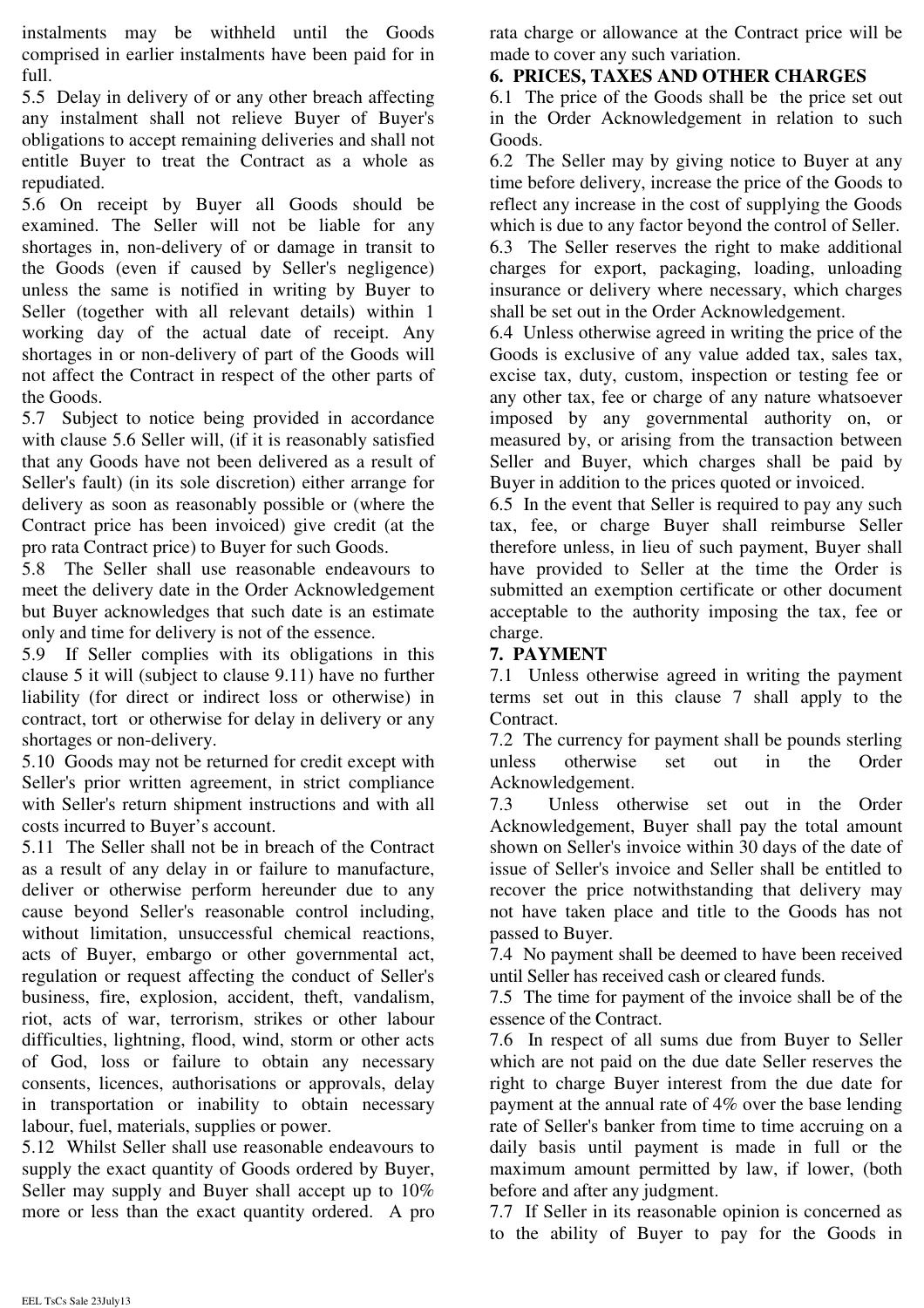accordance with clause 7.3 Seller may without notice or liability to Buyer delay or postpone the delivery of the Goods and may change the terms of payment to payment in full or in part in advance of delivery of the entire undelivered balance of the Goods.

7.8 The Buyer shall not at any time set off or otherwise deduct any amount owed by Buyer to Seller against any amount owed by Seller to Buyer.

### **8. RETENTION OF TITLE**

8.1 Notwithstanding that risk in the Goods shall pass to Buyer in accordance with the provisions of clause 5, title and property in the Goods (both legal and equitable) shall only pass to Buyer when Seller has received in full (in cash or cleared funds) all monies due to it from Buyer in respect of:

8.1.1 the Goods, and

8.1.2 all other amounts which are or which become due to Seller from Buyer on any account (whether immediately due or not).

8.2 Until such time as title and property pass to Buyer in accordance with clause 8.1, Buyer shall:-

8.2.1 hold the Goods in a fiduciary relationship as Seller's bailee;

8.2.2 store the Goods safely and separately from other goods in Buyer's possession in such a way that they remain readily identifiable as Seller's property;

8.2.3 not destroy, deface or obscure any identifying mark on the Goods or their packaging;

8.2.4 maintain the Goods in a satisfactory condition, insured on Seller's behalf for their full price against all risks to the reasonable satisfaction of Seller and on request produce such policy of insurance to Seller;

8.2.5 hold all proceeds of the insurance referred to in clause 8.2.4 on trust for Seller and not mix it with any other money or pay the proceeds into any overdrawn bank account;

8.2.6 ensure that no charge, lien or other encumbrance is created over the Goods;

8.2.7 deliver up the Goods to Seller upon demand.

8.3 The Seller shall be entitled without further notice to recover possession of any Goods to which it retains title and for that purpose to enter Buyer's premises where the same may be situated without prejudice to any other rights that Seller may have.

8.4 The Buyer grants to Seller (or its successors in title to the Goods) and their respective employees and agents an irrevocable licence to enter at any time any premises where the Goods are or may be situated for the purpose of inspecting or removing any such Goods the title in which has remained with Seller.

8.5 The Seller may maintain an action for the price of the Goods notwithstanding that title to them has not passed to Buyer.

8.6 The Buyer may resell, use or otherwise dispose of the Goods before title has passed to it only if any such sale, use or disposition will be effected in the ordinary course of Buyer's business and shall be a sale, use or disposition of Seller's property on Buyer's own behalf and Buyer shall deal as principal. Seller shall be legally and beneficially entitled to the proceeds of sale of the Goods which shall be paid forthwith to Seller in satisfaction of the sums owing or until such time shall be held in trust for Seller and shall not be mixed with other money or paid into an overdrawn bank account and shall be at all material times identified as Seller's money

8.7 The Goods shall be deemed sold or used in the order delivered to Buyer so that any unpaid invoices shall be deemed to relate, so far as possible, to Goods unused by Seller

### **9. WARRANTIES AND LIABILITY**

9.1 Subject to the terms of this clause 9, Seller warrants to Buyer that on the date of delivery, the Goods shall substantially conform in all material respects to the Seller's technical specification available on Buyer's request and any services provided by Seller will (except as otherwise expressly provided in these Conditions) be performed with reasonable skill and care by properly qualified and experienced persons.

9.2 The Buyer acknowledges that Seller does not hold itself out as having any particular expertise in relation to the products in which Buyer intends to incorporate the Goods into or to the functionality of the Goods and as such Buyer agrees that it relies entirely on its own skill and judgement in evaluating the suitability and fitness of the Goods for Buyers own purpose.

9.3 The Buyer acknowledges that, as a result of the matters set out in clause 9.2 the warranty in clause 9.1 is in substitution for and, to the fullest extent permitted by English law, excludes all other terms, conditions and warranties (except for the conditions relating to title implied by section 12 of the Sale of Goods Act 1979 and section 2 of the Supply of Goods and Services Act 1982) including, without limitation, those as to satisfactory quality, fitness for any particular purpose, and non-infringement whether express or implied by statute, common law or otherwise.

9.4 The Buyer shall:

9.4.1 properly evaluate, test, use, manufacture and market any goods and/or materials produced with the Goods in accordance with industry standards and practices and all applicable laws and regulations now and hereinafter enacted;

9.4.2 observe the precautions contained in Seller's material safety data sheets or any other instructions supplied by Seller;

9.4.3 not misuse the Goods;

9.4.4 conduct any research necessary to discover the hazards involved in Buyer's proposed uses of the Goods; and

9.4.5 warn its customers, employees, auxiliary personnel and all appropriate third parties of any risks involved in using or handling the Goods and any product in which Buyer incorporates the Goods into.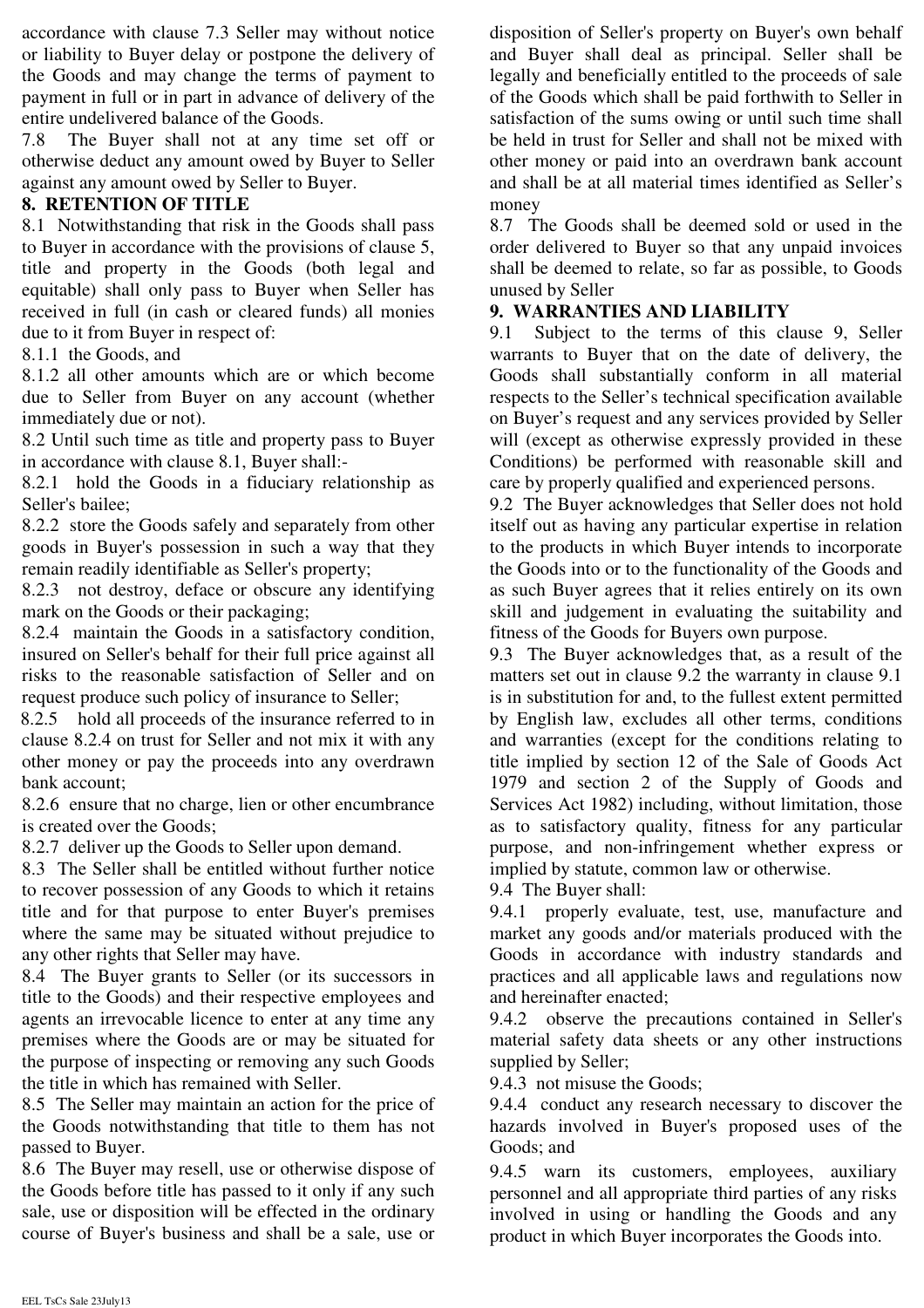9.5 (A) The Seller shall not be liable in contract, tort or otherwise) for any breach of any of the warranties in clause 9.1 or under any other term of the Contract in the event that (i) Buyer is in breach of clause 9.4; or (ii) such liability results from specifications or instructions relating to the Goods dictated to Seller by Buyer, from fair, wear and tear, abnormal working conditions, wilful damage, negligence, alteration of the Goods not made by Seller, or incorporation of the Goods with other products or (iii) such liability results from parts, materials or equipment forming part of the Goods not manufactured or workmanship not performed by Seller (and in respect of which Buyer shall only be entitled to the benefit of any such warranty or guarantee as is given by the manufacturer to Seller).

9.5 (B) The Seller will not be liable in contract, tort or otherwise) for any breach of any of the warranties in clause 9.1 unless (i) where the defect is apparent on reasonable inspection Buyer gives written notice of the defect to Seller within 10 working days of the date of Buyer's receipt of the Goods and (ii) where the defect is not apparent on reasonable inspection Buyer gives written notice of the defect to Seller within 10 working days of the date when Buyer discovers or ought reasonably to have discovered the defect.

9.6 The parties acknowledge and agree there are no representations, agreements, promises or understandings between Buyer and Seller that are not expressed herein and Seller shall not be liable to Buyer in respect of any such matters.

9.7 (Subject always to clause 9.11) Seller's sole and exclusive liability in contract, tort or otherwise and Buyer's sole and exclusive remedy with respect to Goods proved to Seller's reasonable satisfaction to be in breach of clause 9.1 shall be repair or replacement of such Goods without charge, re-performance of such services or refund of the purchase price, in Seller's sole discretion, upon the return of such Goods in accordance with Seller's instructions.

9.8 (Subject to clauses 9.9 and 9.11) Seller's total liability in contract, tort or otherwise arising out of or in connection with the Contract shall not exceed the price payable under the Contract.

9.9 (Subject to clause 9.11) Seller shall not in any event be liable in contract, tort or otherwise for any economic loss including, without limitation, liability for loss of use, loss of work in progress, down time, loss of revenue or profits, loss of goodwill, failure to realise savings, loss of products of Buyer or other use, for indirect, incidental, consequential or special damages of any kind resulting from any use or failure of the Goods even if Seller has been advised of the possibility of such damage or any liability of Buyer to a third party on account of such loss or for any labour or any other expense.

9.10 (Subject to clause 9.11) all claims shall be brought within one year of delivery regardless of their nature.

9.11 Nothing in this clause 9 or in any other clause of these Conditions shall exclude or restrict Seller's liability for death or personal injury caused by its negligence or for fraudulent misrepresentation.

9.12 The parties acknowledge that the terms of this clause 9 are reasonable in all the circumstances and that they have been agreed on a commercial basis. The prices charged for the Goods are based strictly on the understanding of acceptance by Buyer of the provisions in the Contract for the limitation of Seller's liability and quality assurances. Should Buyer require Seller to accept additional liability or quality assurances this may be discussed between the parties and the price increased accordingly.

## **10. BUYER'S REPRESENTATIONS AND INDEMNITY**

10.1 The Buyer acknowledges and agrees that it shall be wholly responsible for ensuring compliance with any and all appropriate laws and regulations relating to its use of the Goods and to any product in which the Goods are incorporated.

10.2 The Buyer agrees to indemnify and hold harmless Seller its employees, agents, successors, officers and assigns from and against any suits, losses, claims, demands, liabilities, costs and expenses (including but not limited to legal costs and accounting fees) that Seller may sustain or incur as a result of (i) the negligence, breach of contract, liability in tort, or misrepresentation of Buyer in connection with the Contract and the performance or failure to perform its obligations contained herein; (ii) any claims, or potential claims by third parties which may arise either directly or indirectly out of such third party's handling or use or misuse of any Goods or any products incorporating such Goods and/or (iii) any claims that the Goods infringe the Intellectual Property Rights of a third party where such Goods have been manufactured or altered to the specifications or instructions of Buyer. 10.3 The Buyer shall notify Seller in writing within 15 days of Buyer becoming aware of any accident or incident involving the Goods which results in death, personal injury or damage to property and Buyer shall fully co-operate with Seller in the investigation and determination of the cause of such accident and shall make available to Seller all statements reports and tests made by Buyer or made available to Buyer by others.

10.4 The furnishing of such information to Seller and any investigation by Seller of such information or incident report shall not in any way constitute any assumption of any liability for such accident or incident by Seller.

# **11. INTELLECTUAL PROPERTY**

11.1 All intellectual property and other proprietary rights in the Goods (including, without limitation,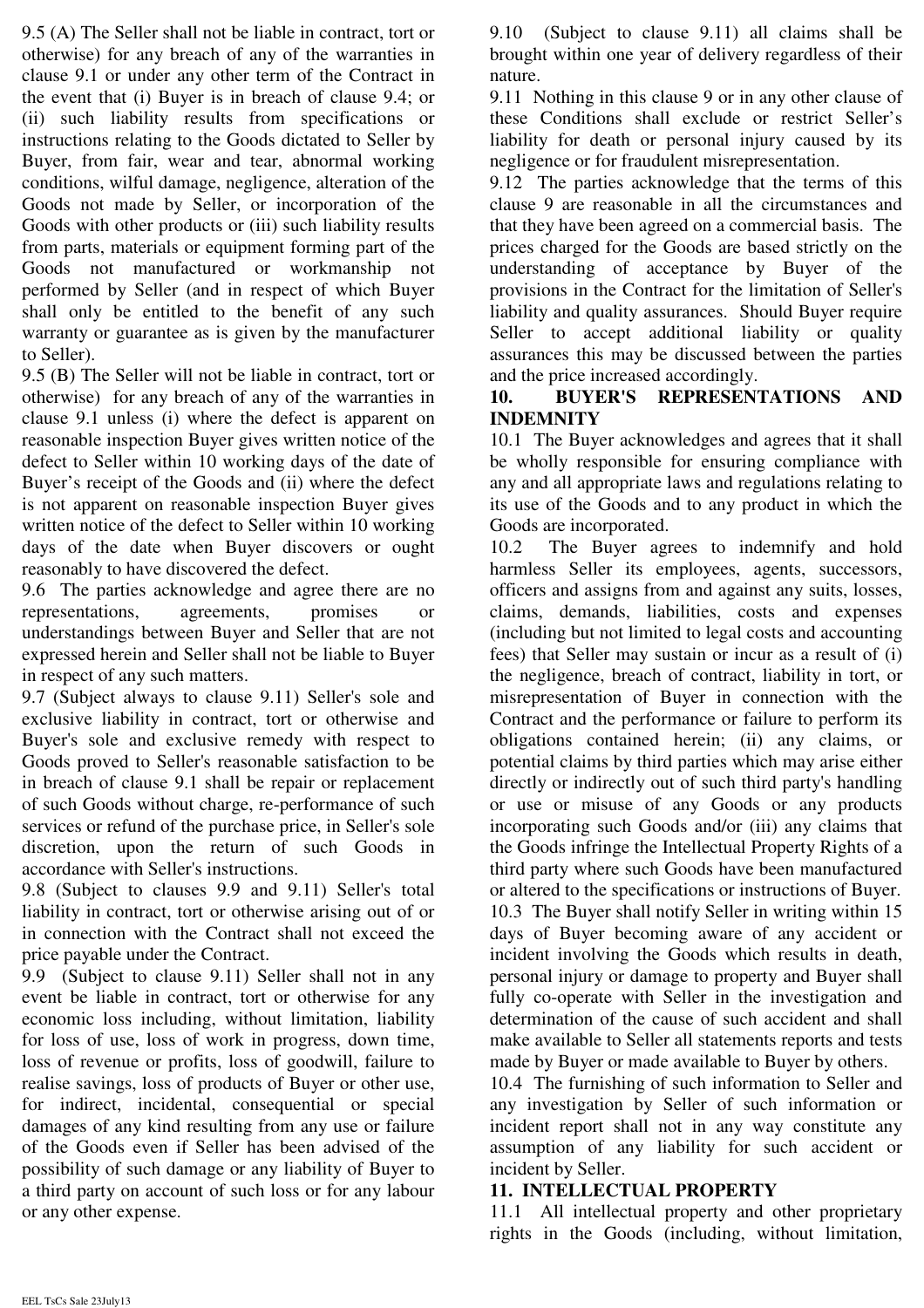patents, know how, rights in inventions, copyrights, trademarks, service marks, trade and business names, design rights, designs, trade secrets and all confidential technical information ("Intellectual Property Rights")) are the sole property of Seller and shall remain vested in Seller.

11.2 The sale of the Goods to Buyer shall not be construed as a licence, transfer or sale of any Intellectual Property Rights by Seller or its licensors to Buyer.

11.3 The Buyer acknowledges that the Goods incorporate the valuable trade secrets of Seller or its licensors. The Buyer agrees not to copy or incorporate or permit its affiliates to copy or incorporate any features of design or construction peculiar to the Goods supplied by Seller into any of Buyer's or a third party's products. Except as permitted by applicable law, Buyer shall not mechanically, optically or otherwise analyse, or deconstruct the Goods or their packaging, or otherwise seek to extract from the Goods or packaging any information about their composition or physical attributes. The Buyer shall use the Goods only as intended in the ordinary course of its business and in strict accordance with Seller's instructions.

### **12. EXPORT TERMS**

12.1 Where the Goods are supplied for export from the United Kingdom or other country of origin, if the provisions of this clause 12 are inconsistent with any other provision of these Conditions, and unless Seller and Buyer have agreed otherwise in writing, the provisions of this clause 12 shall prevail.

12.2 The Buyer shall be responsible for complying with any legislation or regulation governing the export of the Goods from the United Kingdom or other country of origin and importation of the Goods into the country of destination and for the payment of any relevant duties and taxes.

12.3 The Uniform Laws on International Sales Act 1967 shall not apply.

12.4 Unless otherwise agreed in writing where the Goods are supplied for export from the United Kingdom or other country of origin the currency will be pounds sterling and the Buyer will establish and maintain in favour of Seller an irrevocable and confirmed letter of credit or such other form of payment as Seller may from time to time request. All bank charges and other expenses in relation to the letter of credit will be borne by Buyer

12.5 Unless otherwise agreed in writing Goods shall be sold Ex-Works (INCOTERMS 2000 Edition) the premises set out in the Order Acknowledgement or such other premises as may be agreed in writing between the parties from time to time ("Collection Point")..

#### **13. TERMINATION**

13.1 If Buyer defaults in the payment of any sum due to Seller or commits any other breach of any of the terms or conditions herein or if there is a material change in the ownership or financial condition of Buyer, then Seller may, without any prejudice to any other rights which may have accrued or which may accrue to it, whether under contract or at law or equity, refuse to accept any Order, may terminate any Order immediately, and may defer delivery, cancel the Contract, and/or sell any undelivered Goods on hand for the account of Buyer and apply such proceeds as a credit against the Contract price and Buyer agrees to pay the balance then due to Seller on demand.

13.2 On termination, Buyer shall pay to Seller all costs, expenses (including legal and other fees incurred), arrears, charges or other payments arising in respect of the Contract.

13.3 Any Conditions which impliedly have effect after termination or expiry will continue to be enforceable notwithstanding termination or expiry.

#### **14. MISCELLANEOUS**

14.1(A) The Buyer will keep confidential all technology, technical data, commercial information, know-how, specifications, inventions, processes, initiatives and other information which is of a confidential nature and which has been disclosed to Buyer by Seller or its agents and any other confidential information concerning Seller's business or its products which Buyer may obtain as a result of or in connection with the Contract.

14.1(B) The Goods supplied are also subject to the provisions of any existing confidentiality and disclosure agreement between the parties.

14.2 Except as otherwise expressly stated herein, nothing in this Contract confers any rights on any person other than the parties hereto pursuant to the Contracts (Rights of Third Parties) Act 1999.

14.3 The Seller's failure to enforce any term or condition of the Contract or to exercise any right arising hereunder shall not constitute a waiver of Seller's right to enforce such terms or conditions or exercise such right thereafter.

14.4 Unless otherwise expressly provided all rights and remedies under the Contract are cumulative and are in addition to any other rights and remedies that Seller may have at law or in equity.

14.5 Any waiver of a default hereunder shall be in writing and shall not operate as a waiver of any other default or of the same default thereafter.

14.6 If any provision of the Contract shall he held to be invalid, illegal or unenforceable the validity, legality and enforceability of the remaining provisions shall not be affected or impaired thereby.

14.7 The headings herein are for convenience only and shall not affect the interpretation of the Conditions.

14.8 Any reference in these Conditions to any statute or statutory provision shall (unless the context otherwise requires) be construed as a reference to that statute or statutory provision as may be amended,